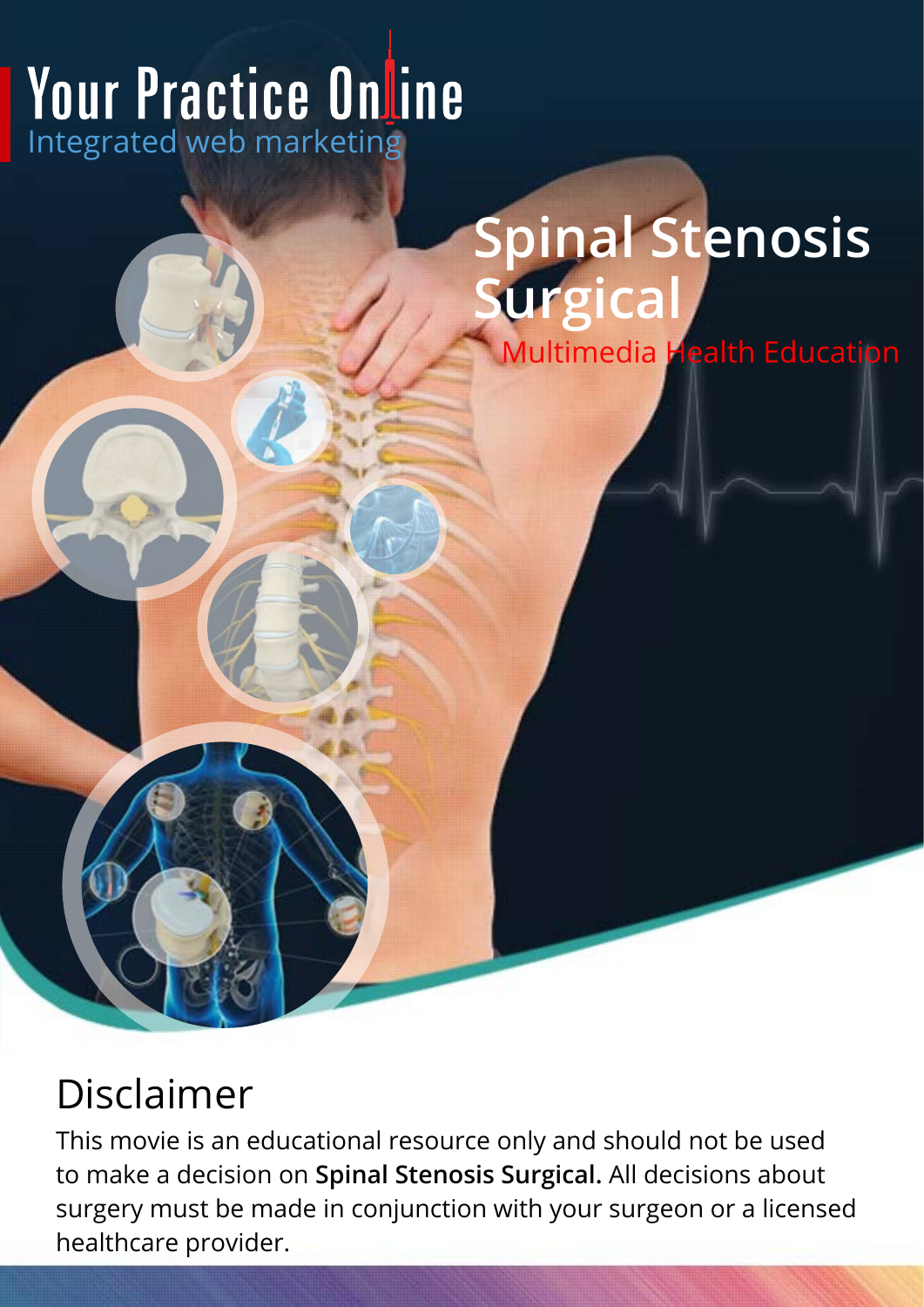

#### MULTIMEDIA HEALTH EDUCATION MANUAL **TABLE OF CONTENTS**

| Sections              |
|-----------------------|
| 1. Overview           |
| 2. Causes             |
| 3. Signs and Symptoms |
| 4. Diagnosis          |
| 5. Treatment          |
| 6. Surgery            |
|                       |
|                       |
|                       |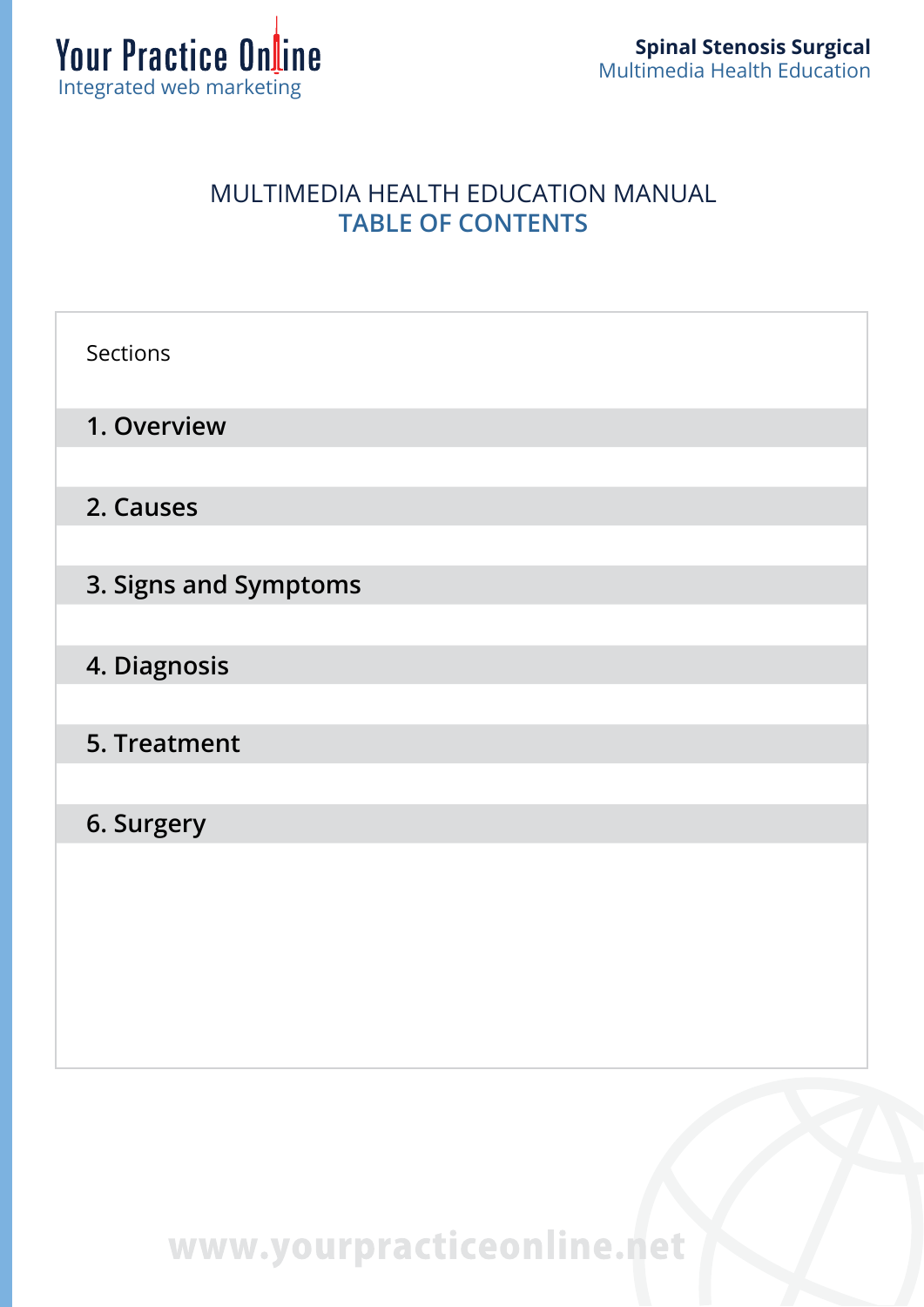#### **Spinal Stenosis Surgical**  Multimedia Health Education

# **Your Practice Online**

Integrated web marketing

### **Overview**

Spinal stenosis is the narrowing of the spinal canal or neural foramina. Each bone in the vertebral column has a central opening through which the spinal cord passes, and other openings called neural foramina through which nerve roots branch out. When these openings narrow down, pressure is exerted on the nerves producing pain in the neck, back and legs.

Spinal stenosis most commonly occurs in people over 50 years of age, but can also be seen in young people who have a narrow spinal canal or have had injury to the spine.

*(Refer figure. 1)*





(Figure.1)

### **Causes**

Spinal stenosis can occur when the disc spaces which are 80% water, dry out. This can lead to inflammation which can exert pressure on the nerve. The main causes include

- . Herniation of the discs that cushion bones in the vertebral column
- . Slipped disc
- . Arthritis
- . Bone spur or outgrowth of bone
- . Thickening of surrounding ligaments
- . Tumor
- . Infection
- . Abnormal curvature of spine from scoliosis
- . Spinal injury

. Birth defects, Paget's disease and achondroplasia, which are characterized by abnormal spinal growth *(Refer figure. 2)*



(Figure.2)

### **Signs & Symptoms**

Stenosis may or may not show any symptoms. If symptoms occur, they manifest gradually in the body parts that are supplied from the affected nerve.

#### **Symptoms include**

- . Neck or back pain
- . Pain, numbness, cramping or weakness in the arms or legs
- . Pain extending down the leg
- . Foot problems

Some of these symptoms may aggravate while standing or walking. In severe cases, you may experience poor balance, or inability to control urine or function. (Refer figure. 3)



(Figure.3)

### **Diagnosis**

Your doctor may diagnose stenosis following a physical examination to localize the compressed nerve and the region of pain, and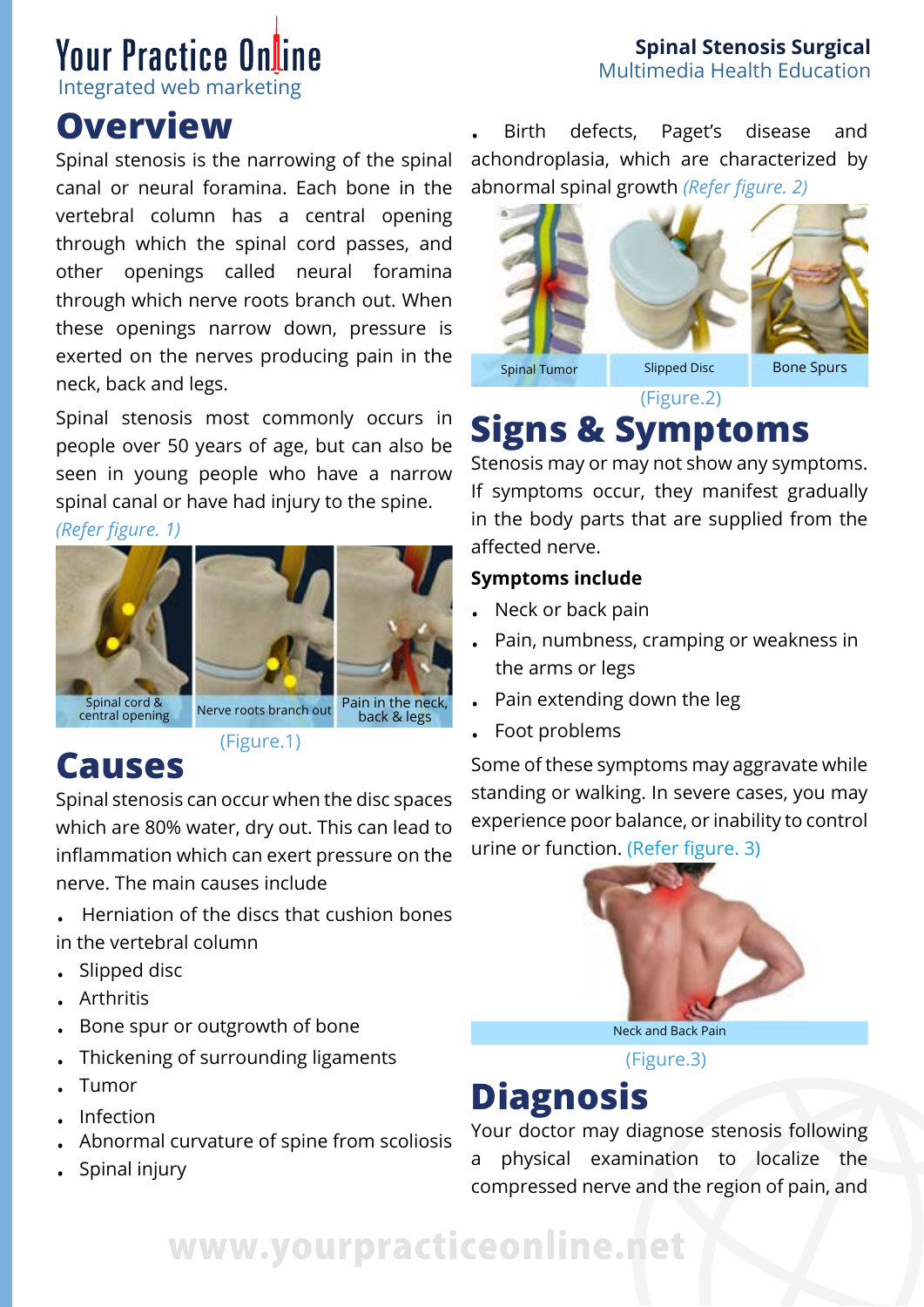# **Your Practice Online**

Integrated web marketing

to determine sensation, muscle strength and reflexes.

#### **Imaging tests may be ordered including**

. X-ray to rule out other related disorders with similar symptoms

. Magnetic resonance imaging (MRI) to detect any damage to the discs and ligaments, & for presence of tumors and pressure on the nerves

. CT myelogram to view the size and shape of the spinal cord, bone spurs, herniated discs, and tumors (Refer figure. 4)







(Figure.4)

#### **Treatment**

Your doctor may suggest conservative treatment including

. Anti-inflammatory, muscle relaxant, antidepressant, or anti-seizure drugs

- . Physical therapy
- . Massage therapy
- . Acupuncture
- . Cold packs and heat therapy
- . Steroid injections

If these first-line therapies do not help alleviate symptoms, surgery is recommended.

(Refer figure. 5)





Medication

**Spinal Stenosis Surgical**  Multimedia Health Education

#### (Figure.4) **Surgery**

Your surgeon may recommend foraminotomy, laminectomy, or spinal fusion to alleviate pain due to stenosis. Surgery will be carried out under general anesthesia.

In foraminotomy, your surgeon makes an incision in your back, and separates the underlying layer of muscles and ligaments. Then, the neural foramina is widened by cutting or shaving off some of the bone. In addition, other parts such as the lamina, the bone that forms a crest-like structure, may also be removed by a process called laminectomy. After this, your surgeon may perform spinal fusion to ensure that the spinal column is stable after surgery.

After this, your surgeon may perform spinal fusion to ensure that the spinal column is stable after surgery. In the spinal fusion procedure, your surgeon uses bone graft taken from another part of the body or a synthetic bone substitute to join two or more vertebral bones together with rods, cages or screws so that there is no movement between them. The muscles and ligaments are put back into place and the incision is sutured. (Refer figure. 6)



(Figure.6)

**heat therapy Steroid injections**<br>
WWW<sub>W</sub>WWWOWIPIACLICEONIINE.net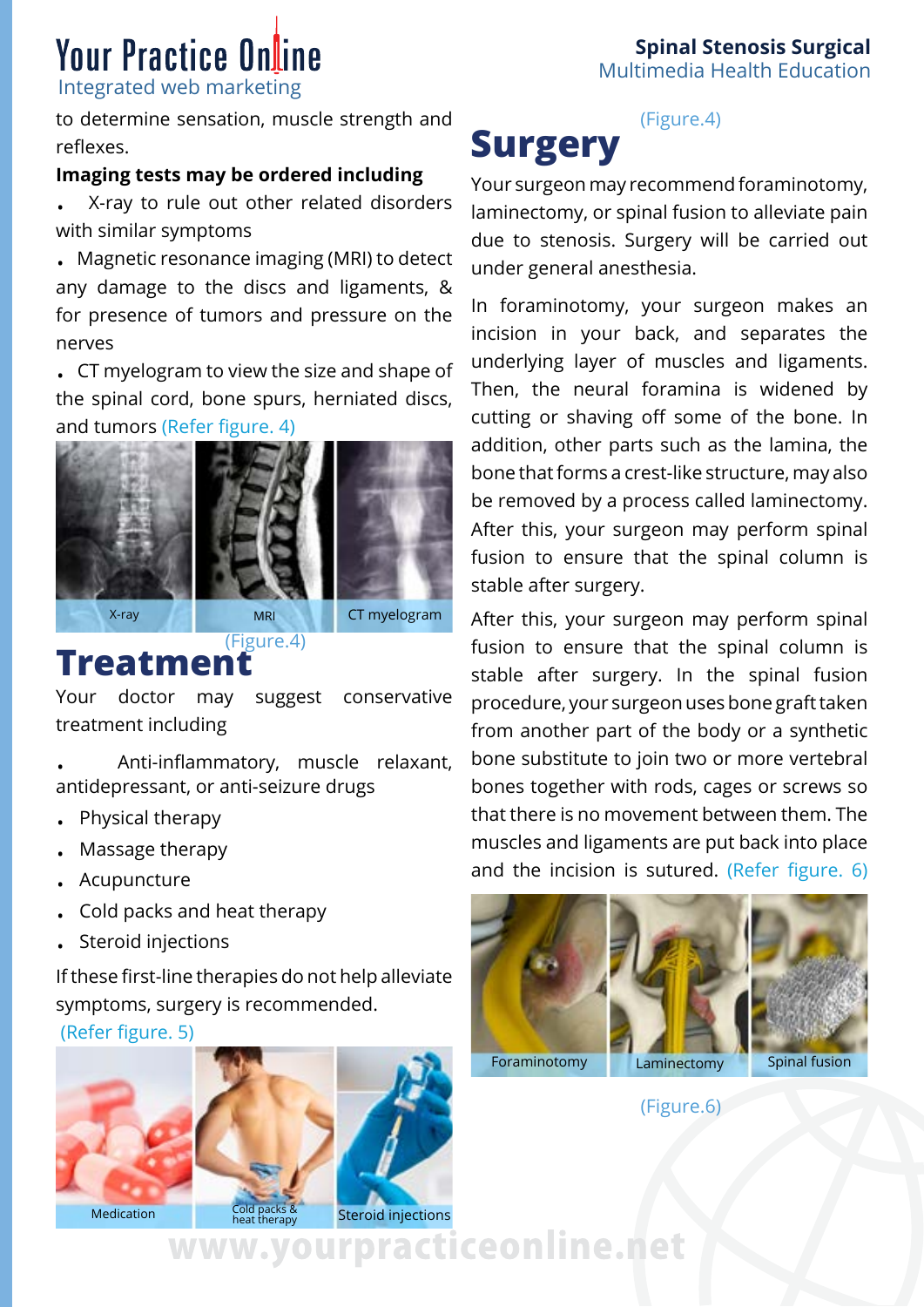

### **SUMMARY**

Constriction of the spinal canal in spinal stenosis causes pinching of the spinal nerves, which occurs as a result of spinal wear and tear due to aging. It leads to pain, which can make standing, walking, and other activities difficult to perform. Considerable relief from pain and other symptoms can be achieved through either conservative treatment, or surgery.